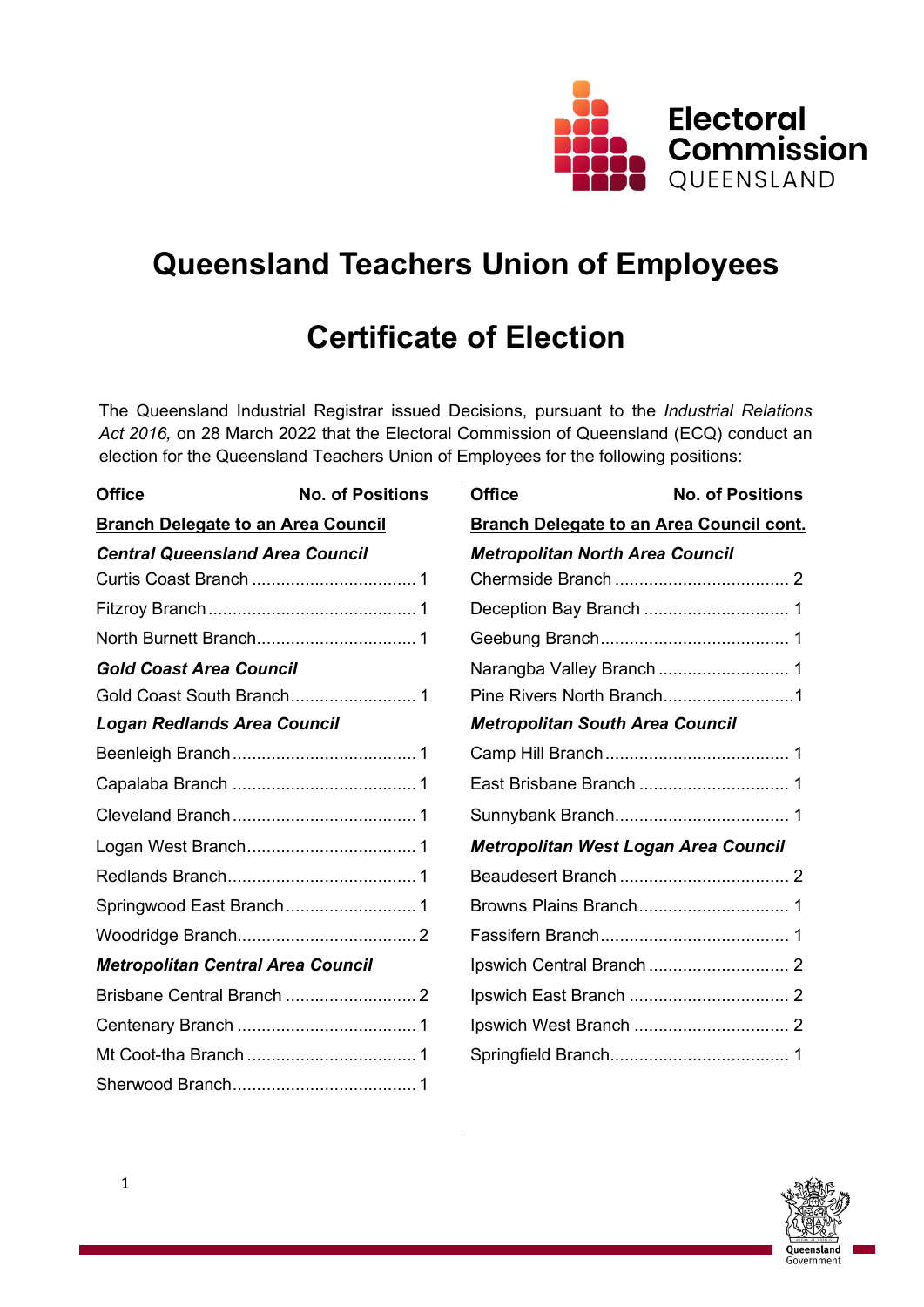

| <b>Branch Delegate to an Area Council cont.</b> | <b>Area Council Officers</b>                    |
|-------------------------------------------------|-------------------------------------------------|
| <b>North Queensland Area Council</b>            | <b>Metropolitan Central Area Council</b>        |
|                                                 |                                                 |
|                                                 | <b>Metropolitan North Area Council</b>          |
|                                                 |                                                 |
| <b>Far North Queensland Area Council</b>        |                                                 |
|                                                 | <b>Far North Queensland Area Council</b>        |
| <b>South Queensland Area Council</b>            |                                                 |
|                                                 | <b>Logan Redlands Area Council</b>              |
|                                                 |                                                 |
|                                                 | <b>TAFE Council Representative for a Branc</b>  |
|                                                 | <b>Group of Branches</b>                        |
| <b>Sunshine Coast Area Council</b>              | TQOL - TAFE Queensland On Line  1               |
|                                                 |                                                 |
|                                                 | <b>State Council Representative of a Branch</b> |
|                                                 |                                                 |
|                                                 |                                                 |
|                                                 |                                                 |
| <b>Wide Bay Area Council</b>                    |                                                 |
|                                                 |                                                 |
|                                                 |                                                 |
|                                                 |                                                 |
|                                                 |                                                 |

| <b>Branch Delegate to an Area Council cont.</b> | <b>Area Council Officers</b>                       |  |
|-------------------------------------------------|----------------------------------------------------|--|
| <b>North Queensland Area Council</b>            | <b>Metropolitan Central Area Council</b>           |  |
|                                                 |                                                    |  |
|                                                 | <b>Metropolitan North Area Council</b>             |  |
|                                                 |                                                    |  |
| <b>Far North Queensland Area Council</b>        |                                                    |  |
|                                                 | <b>Far North Queensland Area Council</b>           |  |
| <b>South Queensland Area Council</b>            |                                                    |  |
|                                                 | <b>Logan Redlands Area Council</b>                 |  |
|                                                 |                                                    |  |
|                                                 | <b>TAFE Council Representative for a Branch or</b> |  |
|                                                 | <b>Group of Branches</b>                           |  |
| <b>Sunshine Coast Area Council</b>              | TQOL - TAFE Queensland On Line  1                  |  |
|                                                 |                                                    |  |
|                                                 | <b>State Council Representative of a Branch</b>    |  |
|                                                 |                                                    |  |
|                                                 |                                                    |  |
|                                                 |                                                    |  |
| <b>Wide Bay Area Council</b>                    |                                                    |  |
|                                                 |                                                    |  |
| Bundaberg South Branch  1                       |                                                    |  |
|                                                 |                                                    |  |
|                                                 |                                                    |  |
|                                                 |                                                    |  |

Table 1 – Positions of Office

A Notice of Election and Nomination Form detailing the election arrangements was distributed to members in the Union journal on Thursday, 14 April 2022. The timetable for the election was advertised as follows:

- Nominations open on Thursday, 14 April 2022;
- Nominations close at midday on Friday, 6 May 2022;
- Secret Postal Ballot, if required, will open Tuesday, 7 June 2022;

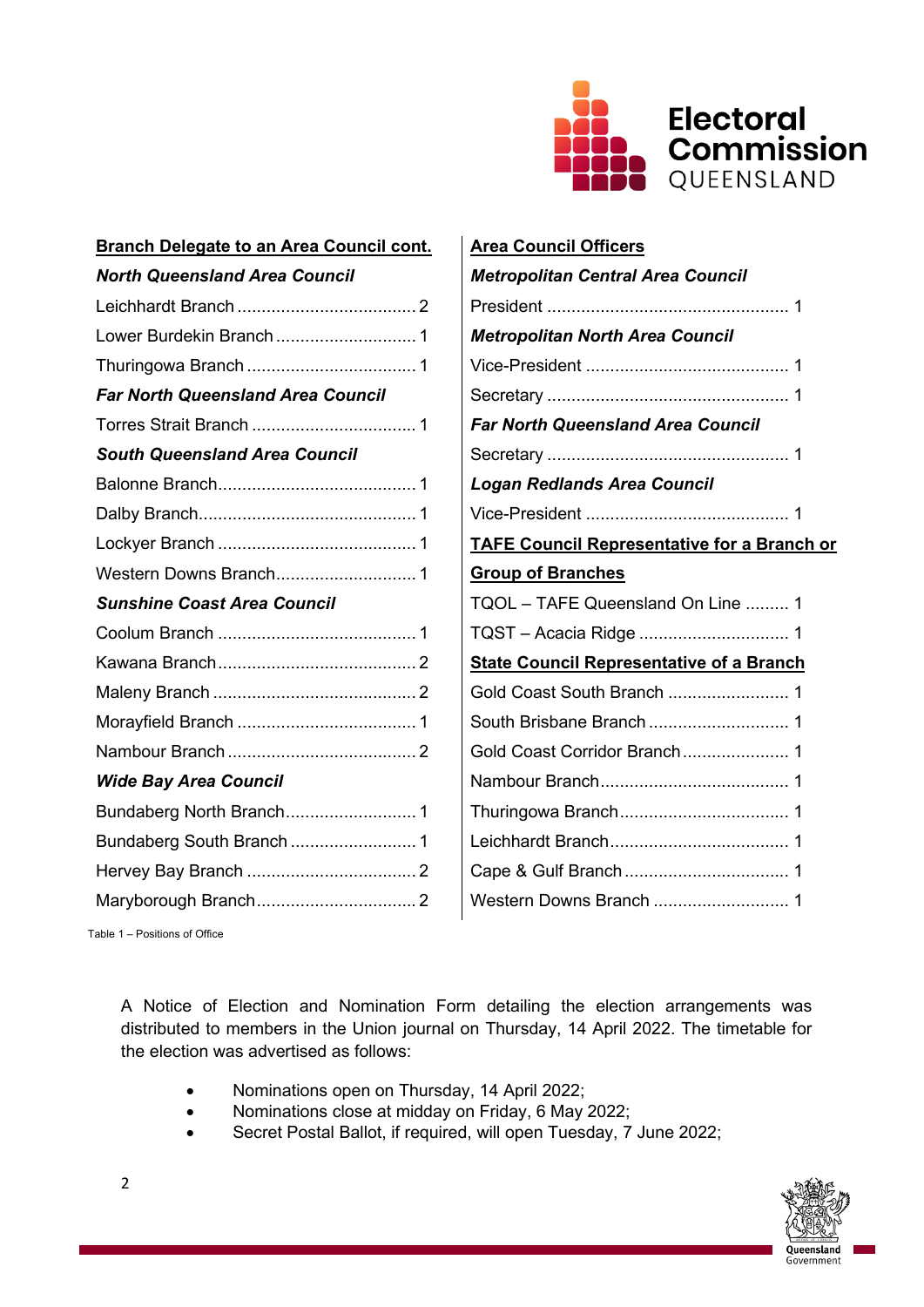

- Ballot to close at midday on Monday, 11 July 2022.
- Attendance ballots, if required will be conducted at the relevant meeting after the close of nominations.

### **Nominations**

Nomination forms were received by the following:

| <b>Office</b>                             | <b>No. of Positions</b>                      |  | <b>Nominees</b>        |
|-------------------------------------------|----------------------------------------------|--|------------------------|
| <b>Branch Delegate to an Area Council</b> |                                              |  |                        |
| <b>Central Queensland Area Council</b>    |                                              |  |                        |
|                                           | the control of the control of the control of |  | No nomination received |
|                                           |                                              |  | No nomination received |
|                                           |                                              |  | No nomination received |
| <b>Gold Coast Area Council</b>            |                                              |  |                        |
| Gold Coast South Branch1                  |                                              |  | BANKS, Angela          |
| <b>Logan Redlands Area Council</b>        |                                              |  |                        |
|                                           | <u> 1989 - Johann Barn, mars ann an t-A</u>  |  | No nomination received |
|                                           |                                              |  | BROWN, Jodi            |
|                                           |                                              |  | <b>BEASLEY, David</b>  |
|                                           |                                              |  | No nomination received |
|                                           |                                              |  | No nomination received |
| Springwood East Branch1                   |                                              |  | No nomination received |
|                                           |                                              |  | No nomination received |
| <b>Metropolitan Central Area Council</b>  |                                              |  |                        |
| Brisbane Central Branch 2                 |                                              |  | RICHARDS, Liam         |
|                                           |                                              |  | RYE, Nathan            |
|                                           | <u> 1980 - Johann Barbara, martxa a</u>      |  | No nomination received |
|                                           |                                              |  | No nomination received |

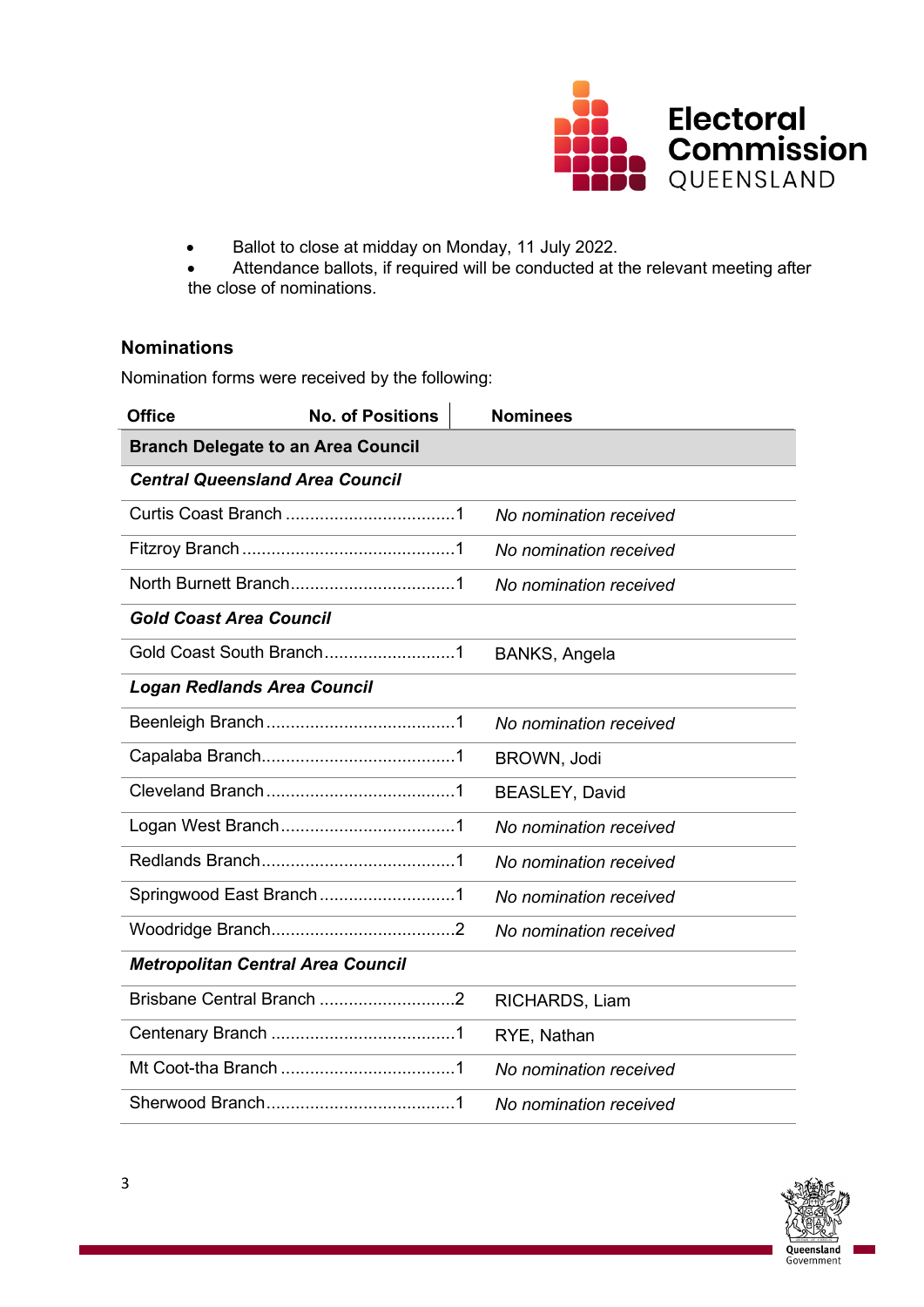

| <b>Metropolitan North Area Council</b>   |                        |
|------------------------------------------|------------------------|
|                                          | WOOD, Lynette          |
| Deception Bay Branch1                    | No nomination received |
|                                          | No nomination received |
| Narangba Valley Branch1                  | No nomination received |
|                                          | No nomination received |
| <b>Metropolitan South Area Council</b>   |                        |
|                                          | No nomination received |
|                                          | No nomination received |
|                                          | No nomination received |
| Metropolitan West Logan Area Council     |                        |
|                                          | No nomination received |
|                                          | No nomination received |
|                                          | No nomination received |
|                                          | No nomination received |
|                                          | No nomination received |
|                                          | No nomination received |
|                                          | No nomination received |
| <b>North Queensland Area Council</b>     |                        |
|                                          | No nomination received |
| Lower Burdekin Branch 1                  | FORMILAN, Dee          |
|                                          | KING, Cassandra        |
| <b>Far North Queensland Area Council</b> |                        |
|                                          | FILEWOOD, Toni         |
| <b>South Queensland Area Council</b>     |                        |
|                                          | No nomination received |

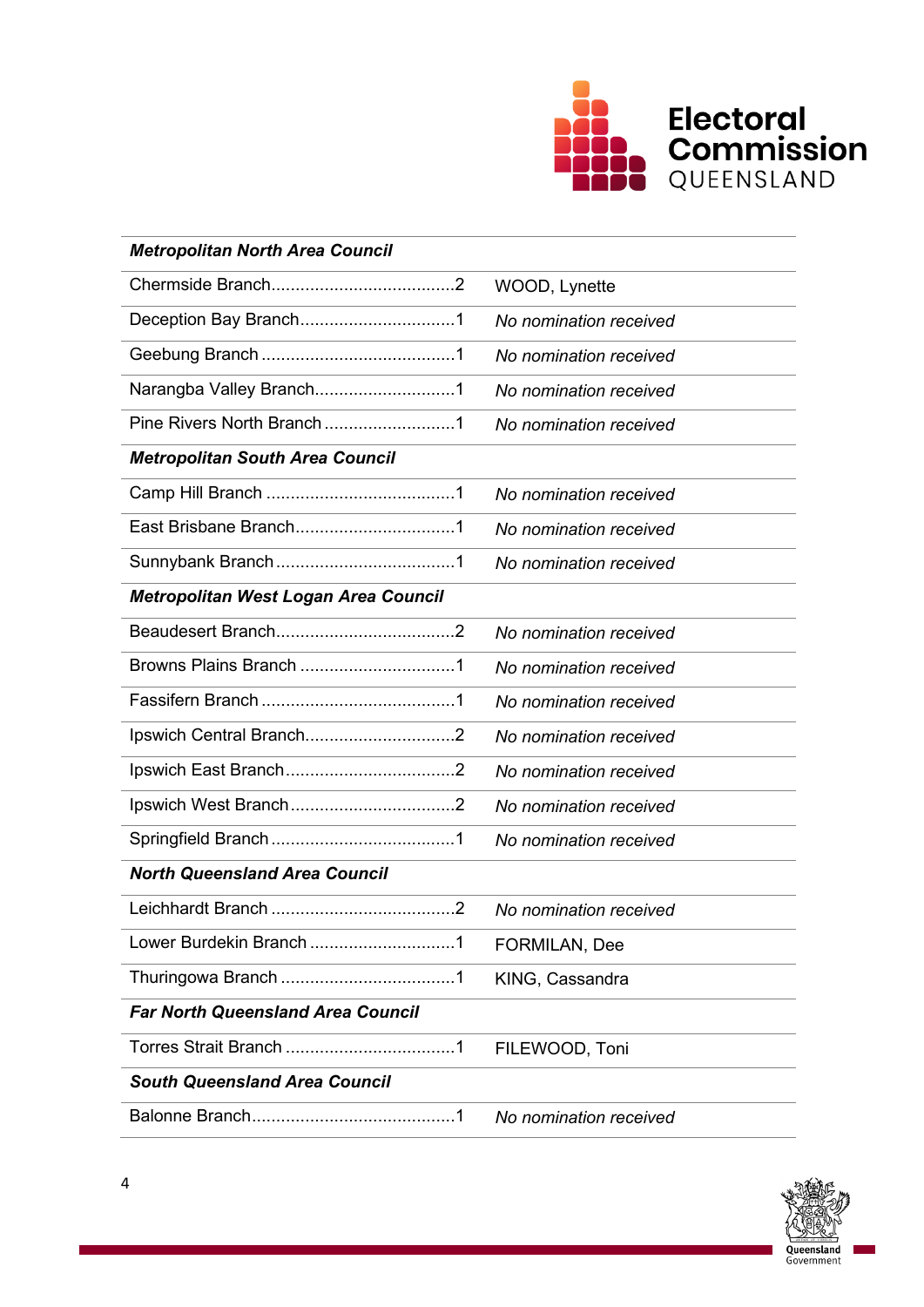

|                                                                      | No nomination received          |  |
|----------------------------------------------------------------------|---------------------------------|--|
|                                                                      | No nomination received          |  |
| Western Downs Branch1                                                | No nomination received          |  |
| <b>Sunshine Coast Area Council</b>                                   |                                 |  |
|                                                                      | MCINNES, Bruce                  |  |
|                                                                      | <b>HUMPHREYS, Christine</b>     |  |
|                                                                      | <b>HANSEN, Lynette Margaret</b> |  |
|                                                                      | GEORGE, Jessica                 |  |
|                                                                      | No nomination received          |  |
| <b>Wide Bay Area Council</b>                                         |                                 |  |
| Bundaberg North Branch1                                              | No nomination received          |  |
| Bundaberg South Branch 1                                             | No nomination received          |  |
|                                                                      | FIRMSTONE, Janet                |  |
|                                                                      | <b>GREEN, Narelle</b>           |  |
|                                                                      | WHITE, Tammy                    |  |
| <b>Area Council Officers</b>                                         |                                 |  |
| <b>Metropolitan Central Area Council</b>                             |                                 |  |
|                                                                      | No nomination received          |  |
| <b>Metropolitan North Area Council</b>                               |                                 |  |
|                                                                      | No nomination received          |  |
|                                                                      | No nomination received          |  |
| <b>Far North Queensland Area Council</b>                             |                                 |  |
|                                                                      | No nomination received          |  |
| <b>Logan Redlands Area Council</b>                                   |                                 |  |
|                                                                      | No nomination received          |  |
| <b>TAFE Council Representative for a Branch or Group of Branches</b> |                                 |  |

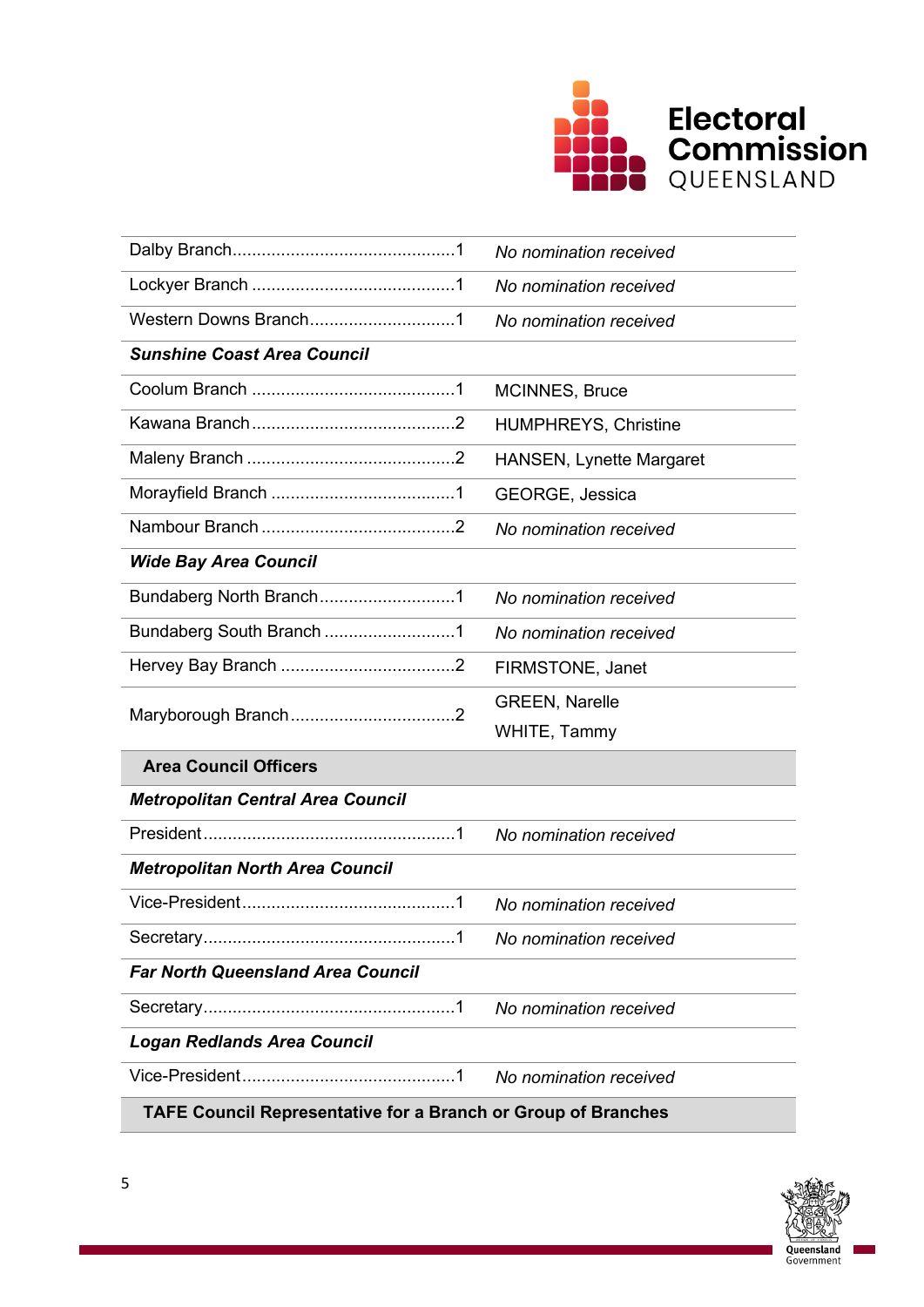

| TQOL - TAFE Queensland On Line1                 | No nomination received  |
|-------------------------------------------------|-------------------------|
|                                                 | HUNGERFORD, Christopher |
| <b>State Council Representative of a Branch</b> |                         |
| Gold Coast South Branch1                        | SIMPSON, Mark           |
|                                                 | CALDOW, Vicki           |
| Gold Coast Corridor Branch 1                    | No nomination received  |
|                                                 | No nomination received  |
|                                                 | <b>WHITEFORD, Grant</b> |
|                                                 | No nomination received  |
|                                                 | <b>MURPHY, Emily</b>    |
|                                                 | No nomination received  |

Table 2 – Summary of Nomination

The ECQ accepted the nomination of all candidates as inquiries with the Union's membership records revealed that they are eligible for election to the positions of office contested.

### **Ballots**

The ECQ was not required to conduct a ballot in order to declare the positions.

## **Declaration**

I, SUZANNE PETA BALL, an officer of the Electoral Commission of Queensland assigned to conduct an election by the Industrial Registrar in Decisions RIO 2022/ 66-69 issued pursuant to the *Industrial Relations Act 2016*, DECLARE THAT: -

ANGELA BANKS is elected to the office of Gold Coast South Branch Delegate to Gold Coast Area Council.

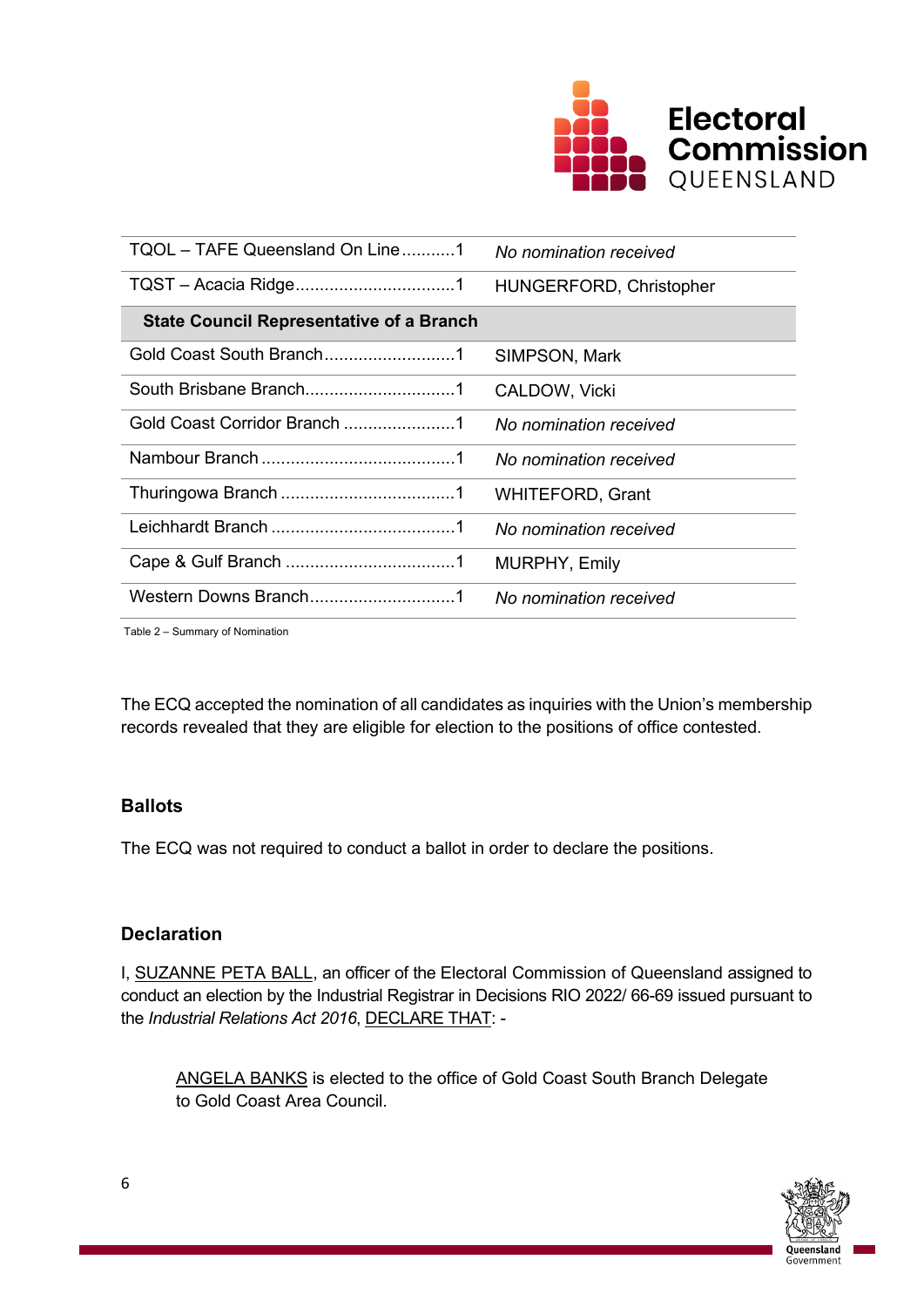

JODI BROWN is elected to the office of Capalaba Branch Delegate to Logan Redlands Area Council.

DAVID BEASLEY is elected to the office of Cleveland Branch Delegate to Logan Redlands Area Council.

LIAM RICHARDS is elected to the office of Brisbane Central Branch Delegate to Metropolitan Central Area Council.

NATHAN RYE is elected to the office of Centenary Branch Delegate to Metropolitan Central Area Council.

LYNETTE WOOD is elected to the office of Chermside Branch Delegate to Metropolitan North Area Council.

DEE FORMILAN is elected to the office of Lower Burdekin Branch Delegate to North Queensland Area Council.

CASSANDRA KING is elected to the office of Thuringowa Branch Delegate to North Queensland Area Council.

TONI FILEWOOD is elected to the office of Torres Strait Branch Delegate to Far North Queensland Area Council.

BRUCE MCINNES is elected to the office of Coolum Branch Delegate to Sunshine Coast Area Council.

CHRISTINE HUMPHREYS is elected to the office of Kawana Branch Delegate to Sunshine Coast Area Council.

LYNETTE MARGARET HANSEN is elected to the office of Maleny Branch Delegate to Sunshine Coast Area Council.

JESSICA GEORGE is elected to the office of Morayfield Branch Delegate to Sunshine Coast Area Council.

JANET FIRMSTONE is elected to the office of Hervey Bay Branch Delegate to Wide Bay Area Council.

NARELLE GREEN AND TAMMY WHITE are elected to the office of Maryborough Branch Delegate to Wide Bay Area Council.

CHRISTOPHER HUNGERFORD is elected to the office of TAFE Council Representative for a Branch or Group of Branches – TQST – Acacia Ridge.